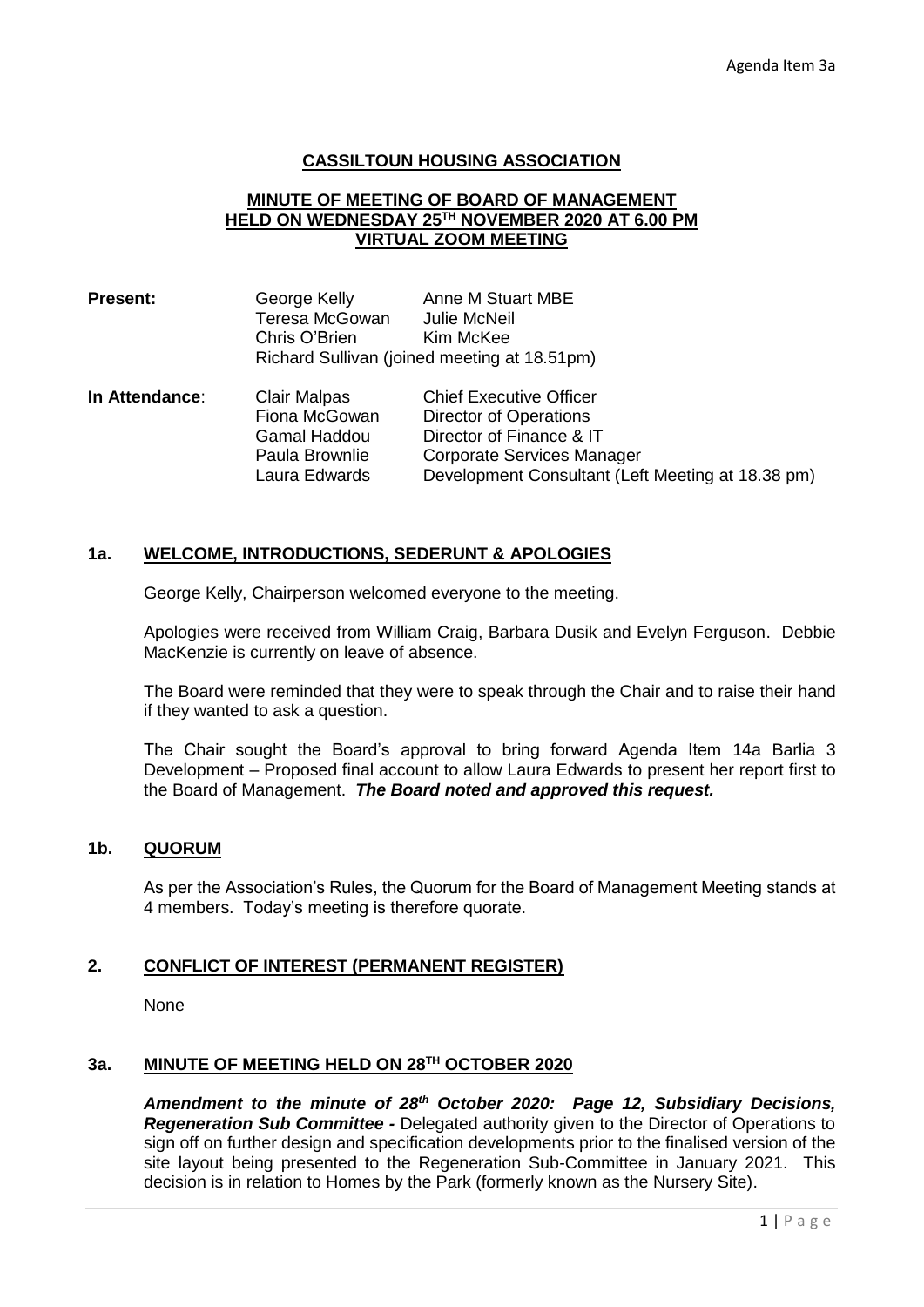The minutes where then noted and approved on the motion of Anna Stuart MBE and seconded by Teresa McGowan.

## **3b. MATTERS ARISING FROM MINUTE OF MEETING HELD ON 28TH OCTOBER 2020**

**Page 5, Castlemilk Drive:** George Kelly asked for an update on the Performance Bond. The Chief Executive confirmed that it had been received today.

**Page 9, Ballantay 5:** Anna Stuart asked if we had received any feedback from the tenants at Ballantay on the Board's decision. Director of Operations intimated that she had received no feedback to date.

*Page 11, Correspondence – Letter from GCC re Bulk Uplift.* CEO reported that there had been a further letter and a meeting regarding bulk uplift. There is going to be a charging policy for uplifting bulk waste. There will also be a booking service to pick up bulk waste. They have indicated that any fly-tipping on our land is our responsibility to uplift this waste. This will have implications for the Association as we cannot have bulk waste lying around as there will be health and safety issues. A meeting will be held internally as there are financial implications to the Association. Bulk uplift will be included in the tender for the Environmental Maintenance Contract.

Julie McNeil enquired if the Association is putting a skip in place for Christmas debris. Director of Operations confirmed that she is awaiting confirmation from Caledonian. Julie McNeil asked if the skip can be put in place before Christmas, ie Christmas Eve. Director of Operations confirmed that this would not be possible as there will be no staff working to monitor the use.

Teresa McGowan intimated that we would need to signpost the areas where people normally leave their bulk to be uplifted if the Council will not be uplifting it. We need to take a harsh approach to this as people will just leave the bulk lying around.

# **3c. ACTION LIST FROM MINUTE OF MEETING HELD ON 28TH OCTOBER 2020**

Chief Executive Officer informed the Board that all items for action from the meeting held on 28<sup>th</sup> October 2020 had been completed.

# **14a. BARLIA 3 DEVELOPMENT – PROPOSED FINAL ACCOUNT**

Laura Edwards, Development Consultant presented the above report previously circulated.

The project at Barlia is around one year late, 3.5 months relating to COVID and issues in relation to Energetics and public utilities at the Church site getting connected and some minor changes instructed by MAST. Crudens have asked for an extension of time so that the contractual completion date can be extended and this stops us claiming damages against them for any losses but it also means that they can claim us for extra costs above the contract value.

The Board agreed in January 2020 to give delegated authority to the CEO negotiate with Crudens on an agreed final account following the outcome of the Extension of Time claim and if required, deviate from the standard policy of claiming damages from Crudens.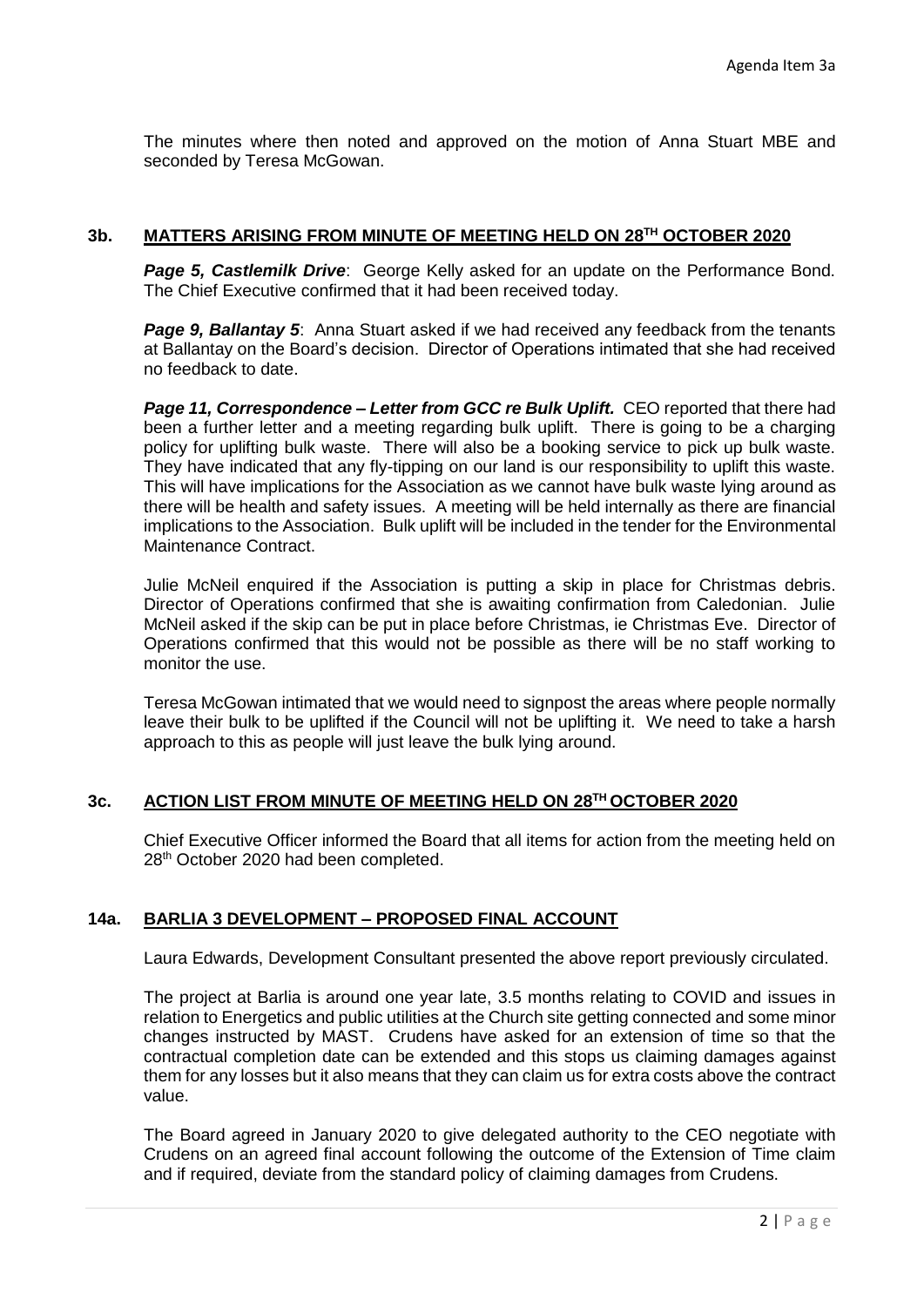## *Item redacted as contains commercially sensitive information.*

Laura Edwards left the meeting at 18.38 pm

## **4a. CHAIRS REPORT**

The Chair reported.

# **Friday 30th October - CEO 6 month Appraisal Review**

Attended with Vice Chair. Overseeing the work of the Association during the past six months has been a very, challenging time for the CEO. The impact of Covid-19 has seen our first disruption to business since our registration in 1984. Our CEO has kept the business running through good planning and great communication strategies. She has put every effort into maintaining the high level of service to our tenants, factored owners, partner's and contractors and helped maintain a high level of care in the community throughout the whole of Castlemilk. She has ensured as much as possible the continuation of our new build and development plans and in doing all of this she has also maintained high levels of Health and Safety not only of the staff team but of the public and tenants alike. This was an appraisal held in a time of exceptional circumstances and of an exceptional person with the leadership skills to overcome the obstacles and unknown manifestations upon our lives. The Chair thanked the CEO on behalf of the Board.

## **Training with Nursery Board of Management**

The Chair explained that to help boost his overall comprehension as a Board member of the Nursery he had completed four Azilo training course's entitled; Building the Ambition National Practice Guidance on Early Learning and Childcare Covid-19 guidance: reopening childcare and early years settings Inspections, rating's and the Care Inspectorate (Scotland) Advanced child protection awareness.

#### **Training with CHA Board of Management**

18<sup>th</sup> November 2020 - Attended an internal training course on the Association's Rules (New) facilitated by the Association's Corporate Services Manager.

19<sup>th</sup> November 2020: Attended a SHARE course entitled "The Ambassadors of the Organization" which was facilitated by Stuart Eglinton

12<sup>th</sup> November & 24<sup>th</sup> November: Attended two sessions of the Governance Masterclass session which is being run by SHARE. The first session was entitled "The challenging environment of governance and the second was "The information you require (ARC) and financial returns".

25<sup>th</sup> November: Attended the first session of the Corporate Governance Conference (SHARE). The second session of this will take place tomorrow.

Friday 20th November and Monday 23rd November 2020: Cassiltoun Stables Nursery – Child Development Officer Interviews : There was seven candidates interviewed for four vacancies. All vacancies were filled.

#### **The Chair's report was noted.**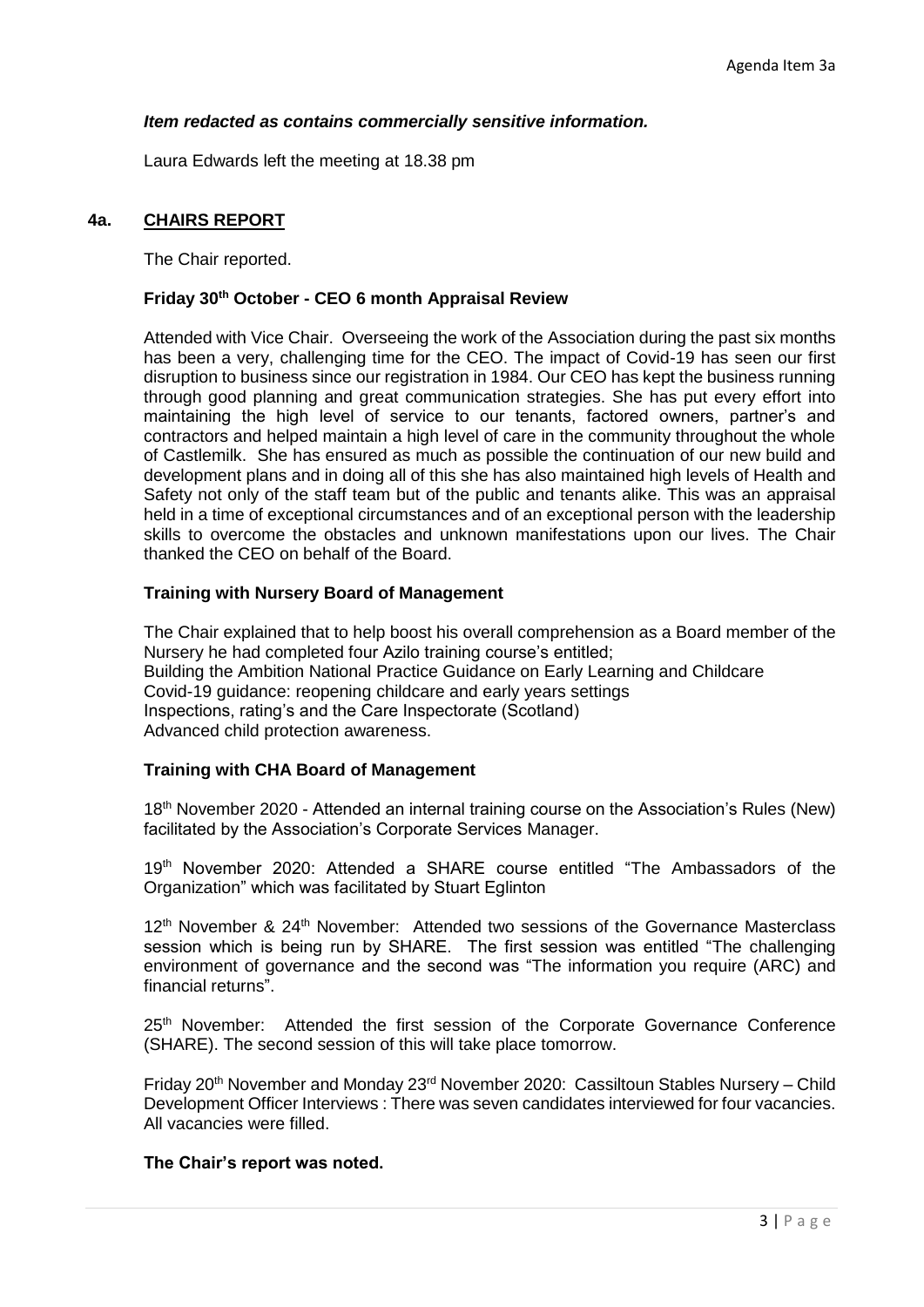# **4b. CHIEF EXECUTIVE'S 6 MONTH REVIEW**

The Chair presented the above report previously circulated with the agenda.

The Board noted the contents of the report.

# **5. MANAGEMENT ACCOUNTS – OCTOBER 2020**

Director of Finance & IT presented the October 2020 Management Accounts previously circulated with the agenda.

This is the 5<sup>th</sup> set of accounts.

The trends and changes are not massively different from the first sixth months. Less legal costs, slower day to day activities, Barlia delay on newbuild properties.

Next year we will see a new measure on the interest rate (LIBOR). It is important for the Board to note that the format and the structure of the management accounts will not change.

We have one month's accrual of reactive repairs while awaiting invoices from City Building. Director of Operations confirmed that it is really frustrating that we are not getting the invoices from City Building. She confirmed that she has been communicating with City Building and have had meetings cancelled due to COVID. Director of Finance confirmed that the issue for the Association will be if they bill us or if it will be for a proportionate amount. If City Building can't undertake the volume of repairs and catch up, we shouldn't be paying the contract value.

We exceed our budget surplus to date and over the year it is expected to exceed our budget surplus. However, things are constantly changing and as of today, there was a further £200,000 spent over and above what was it reported in the accounts. This money was spent on Castlemilk Drive. We will now accelerate the HAG Grant for the same value.

Major Repairs are currently paused due to Tier 4.

With regards to arrears, we have seen a drop over the past two months.

The Allpay Rent Collection process will be rolled out to tenants. The first part of the process is to roll out direct debits for tenants and factored tenants. It is hoped to go live by  $7<sup>th</sup>$ December 2020.

#### **18:51 pm - Richard Sullivan joined the meeting.**

Director of Finance intimated that he will bring back to the Board in quarter 4 to invest £8- 12k for enhancing the remote access.

With regards to the cashflow projections outlines we should have in the region of £16k extra cash coming in for the Barlia properties. However, the last property will not be occupied until around 11th December 2020. Director of Finance intimated that will not get the full £16k for the period.

Reactive Maintenance costs are sitting at £131,000 and budget is £253,000.

Surplus for the period is £506,000 and pro rata budget is lower.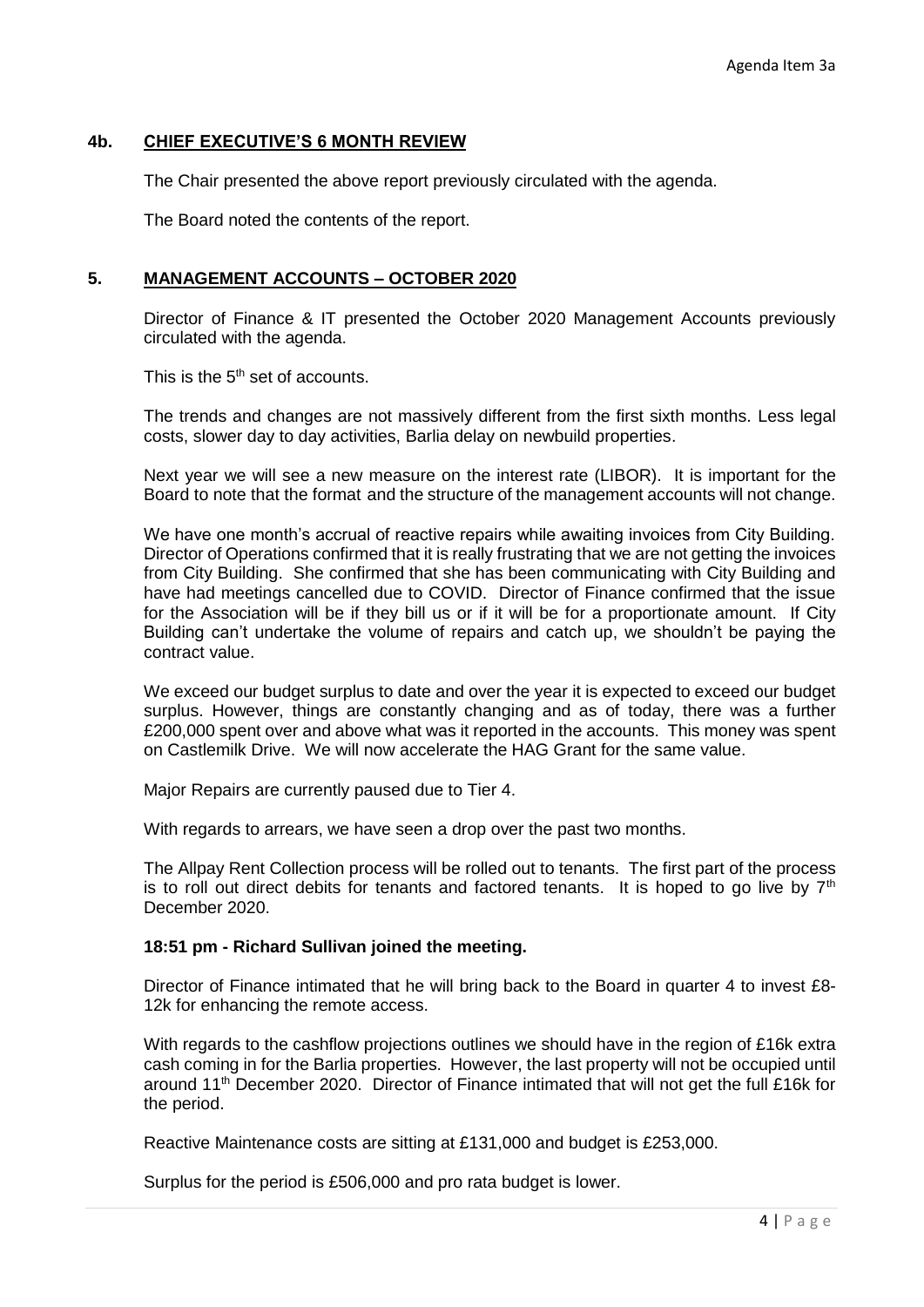Bank balance at end of October - £3,680,000 million. We will drawdown £3m of CAF loan in December 2020.

Director of Finance and Finance Officer are working on taking the 42 properties out of the asset management system and making them as live properties.

Director of Finance intimated that we should finish the year at £5m.

Julie McNeil intimated that she took a great deal of assurance out of the detailed set of management accounts.

*After discussion, the Board unanimously approved the Management Accounts for October 2020.*

#### **6. OPERATIONAL REPORTS**

Director of Operations outlined that as this was the first report to the Board on the Operational Reports (previously presented to the Operations Sub Committee), she welcomed any feedback.

#### **6a. OPERATIONS SERVICE PERFORMANCE**

Director of Operations presented the above report previously circulated with the agenda.

The team are working well remotely and within their bubbles in the office and performance has not been affected.

Arrears are coming down period on period. Figures in the report are as at period 8. £153,290.15 (Current Tenant Arrears) and £45,999.50 (Former Tenant Arrears). However, period 9 finished last week and we actually came down (current and former) by £9,500. It is expected to spike again over Christmas. However, current arrears have been coming down over the last four periods.

Void performance – average let of voids is 11.1 days. The voids are taking longer to turn around due to COVID. Our target for the rent loss may not be met due to COVID.

Anti Social Behaviour – Number of complaints received during lockdown compared to last years figures amounts to an extra 2.

Waiting List – 800 applicants on our waiting list. This has increased with the newbuild.

Barlia 3 allocations – Director of Operations thanked the Housing Manager (Services) for all her hard work as she has been in charge of the project. Properties at site C and D are all allocated. Site A (Church Site) is what she is currently working on at present.

Advice Team – Working remotely and managed to deal with clients with one member of staff down (Maternity Leave). They have a current workload of 190 cases. Total of 104 appointments carried out from 4/8/20 to 5/11/20.

Kim McKee intimated that she liked all of the information in the way it was presented and that it was easy to follow. She also thanked the team for all their hard work under the current circumstances. The case study also highlighted the work of the Advice Team and the difference they make to someone's life.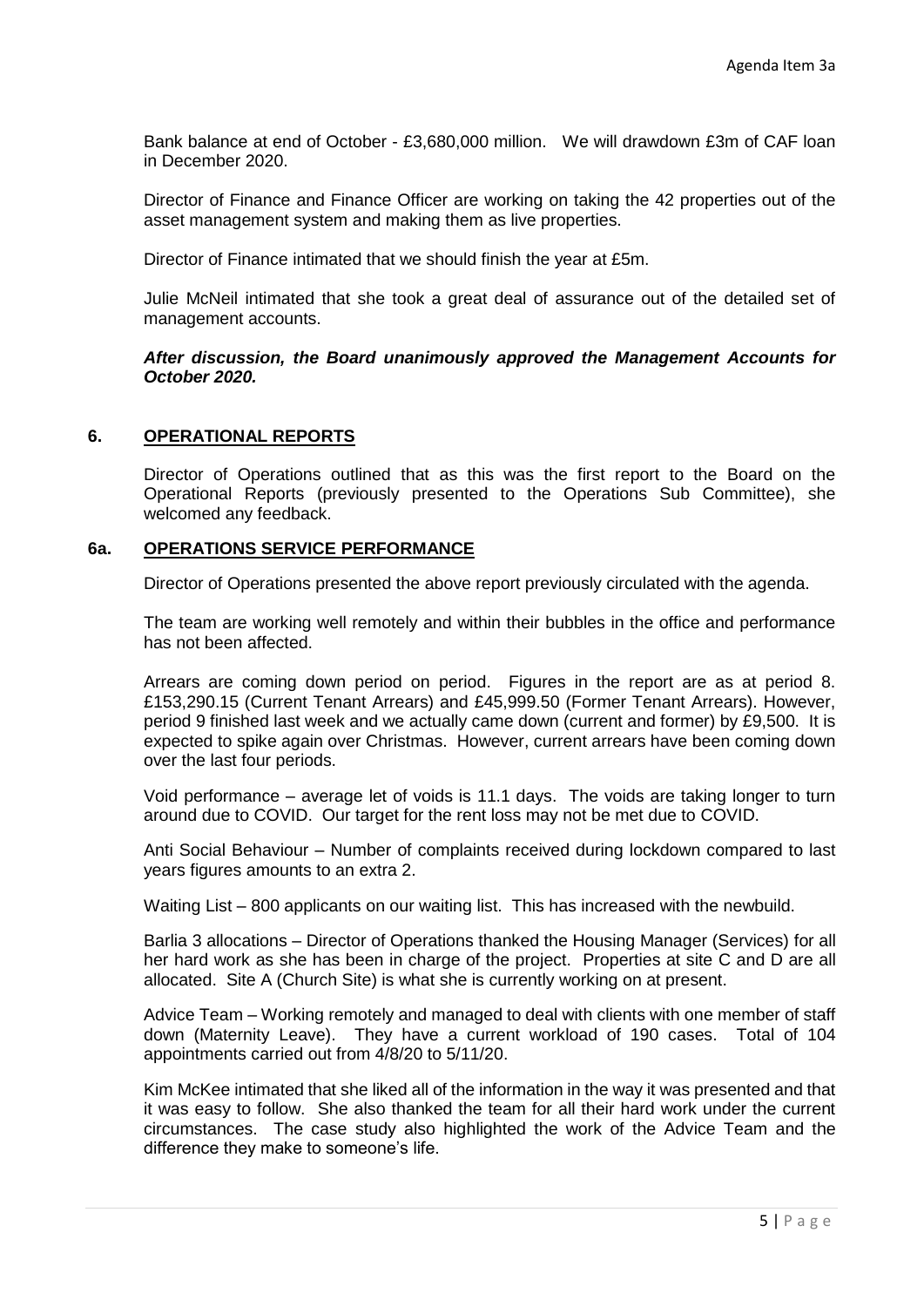*The Board noted and approved the contents of the Operations Service Performance Report.*

# **6b. TECHNICAL SERVICE PERFORMANCE**

Director of Operations presented the above report previously circulated to the Board.

The report is slightly out of date as we have now been placed into Tier 4. All major repairs, stock condition survey and backlog of repairs was cleared of normal repairs prior to be placed into Tier 4.

Major improvements with regards to windows and door project was going well. We are planning to get back on site in January but if we go into another lockdown, this will not be possible. The kitchen and rewiring programme will also be affected with the new restrictions.

Smoke detector programme going well but a lot of no accesses. We have been granted an extension of a year.

Reactive maintenance has been going well. We have caught up with the backlog of repairs but with Tier 4 this will be affected.

Contract with City Building has not been signed due to lockdown. Three meetings have been set up due to COVID. Alan Burns has reassured the Director of Operations that it will be returned by Friday. We need to discuss renewables as charges are not being invoiced.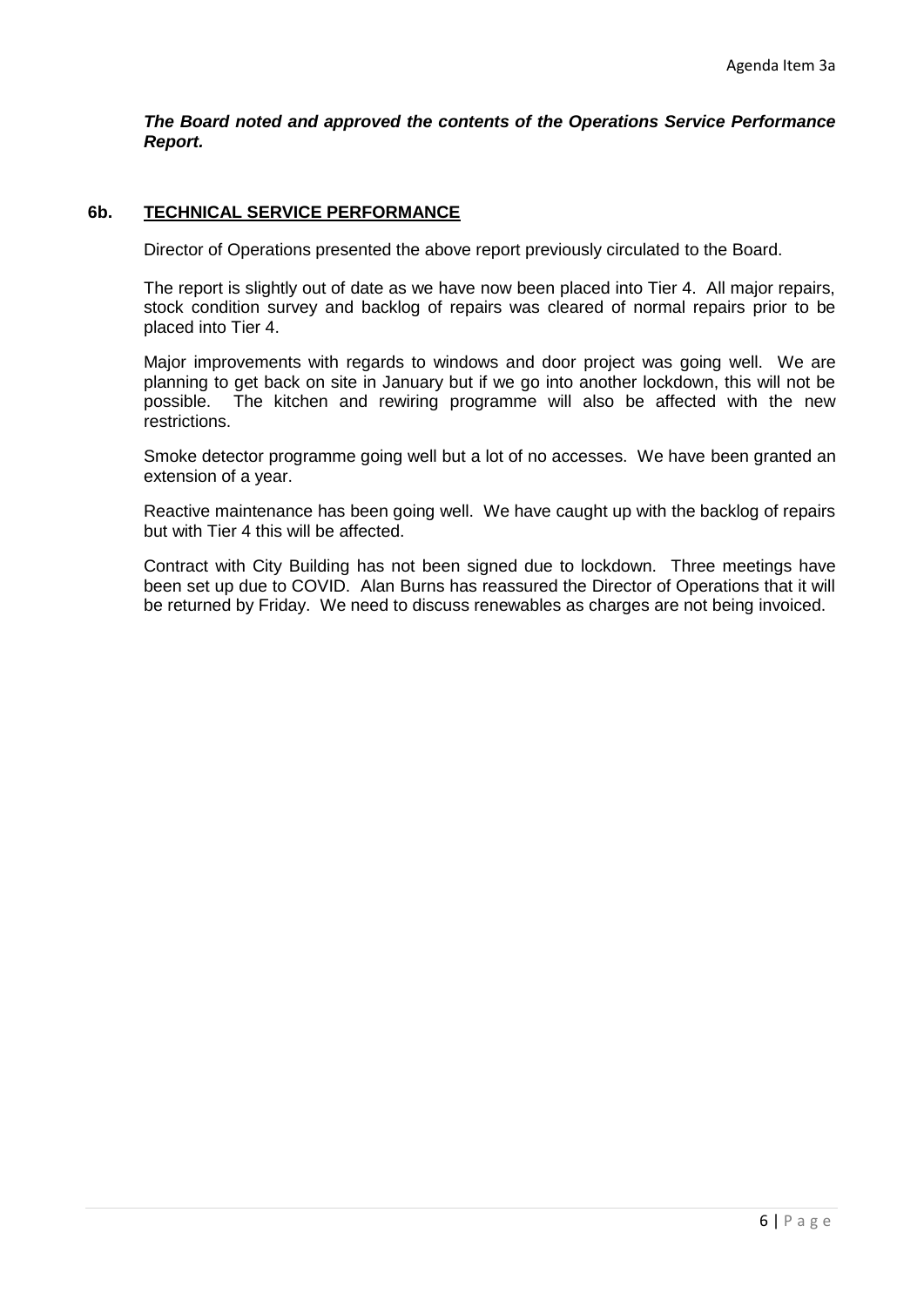# **Repair Statistics**

Urgency Breakdown





Maintenance Breakdown

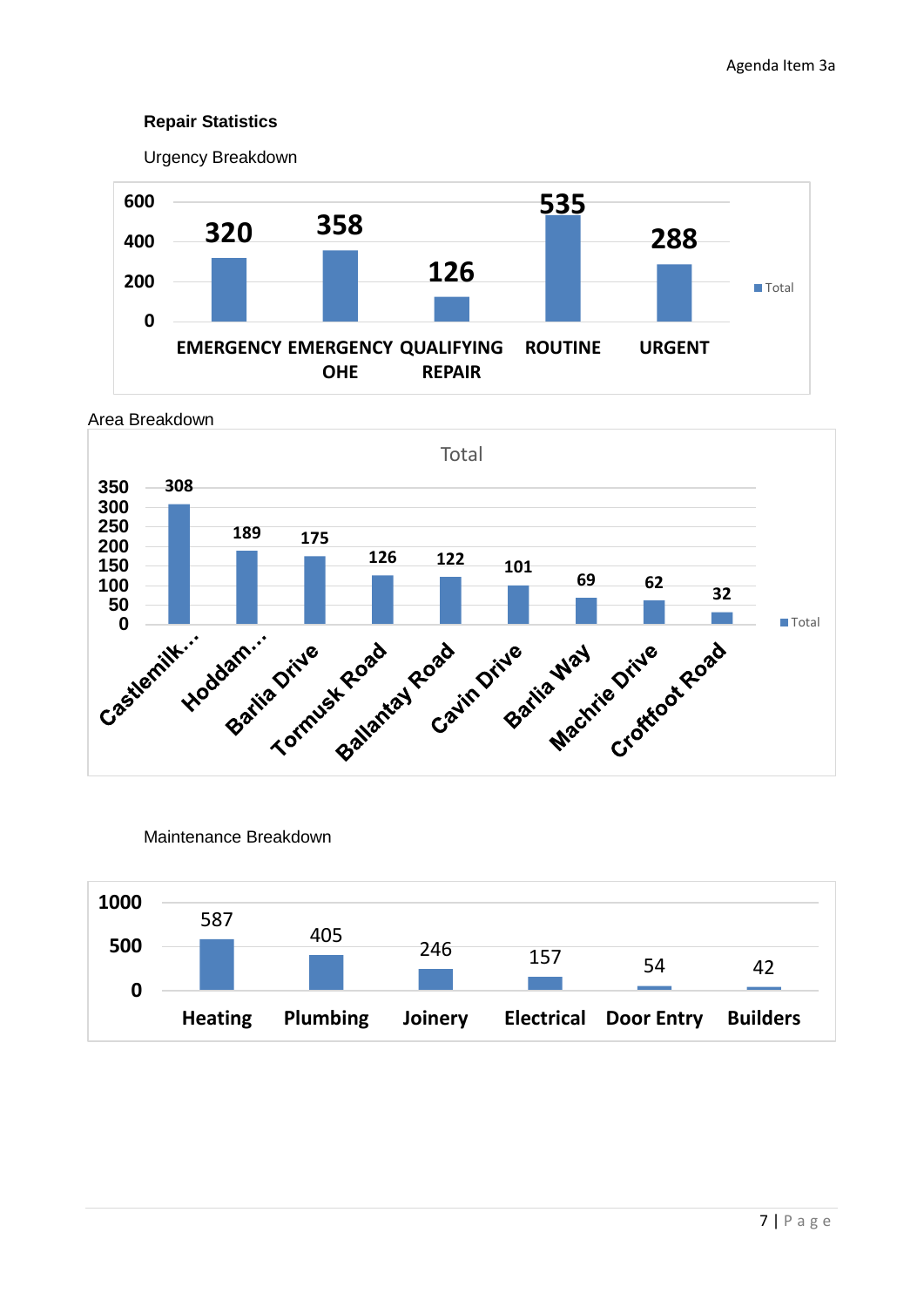

### Castlemilk Drive Breakdown

## **Factoring Arrears**

Target is £40,000 – currently £45,942.20 however debit was applied 30/9/20 which is why such an increase.

## **Environmental Maintenance Contract**

Tender Opening due to take place on  $8<sup>th</sup>$  December 2020. A full report for approval will be presented to the Board at their meeting in January 2021.

## **Stair Cleaning Contract**

Tender Opening due to take place on 8<sup>th</sup> December 2020. A full report for approval will be presented to the Board at their meeting in January 2021.

## **Stock Condition Survey**

The Stock Condition Survey is now underway and is being carried out by JMP. The results will be reported to the Board at their meeting in January 2021.

Richard Sullivan enquired as to the heating repairs and if it was due to the age of the heating system. Director of Operations confirmed that it is due to the age of the heating systems.

Richard Sullivan also intimated that it is his opinion that there will be another lockdown in January 2021 and asked how it will impact our business. Director of Operations intimated that it will have a big impact on our investment programme and there will be another backlog with repairs. We will need to look at postponing our major repairs to the following financial years.

Richard Sullivan enquired if the impact of COVID and a further lockdown would have an effect on next year's finances. Director of Finance confirmed that we have a ceiling for our investment programme. However, if construction had to stop or there were other consequences on our business, this would have a negative impact. Chief Executive confirmed that we would have to reprofile our investment work without breaching our covenants. We also have to wait on the results of our Stock Condition Survey.

Julie McNeil enquired if owner occupiers are responsible for their own electrical and gas servicing. Director of Operations confirmed that they are responsible for this work.

# *The Board noted and approved the contents of the Technical Service Report.*

# **6c. COURT ACTION**

Director of Operations presented the above report previously circulated with the agenda.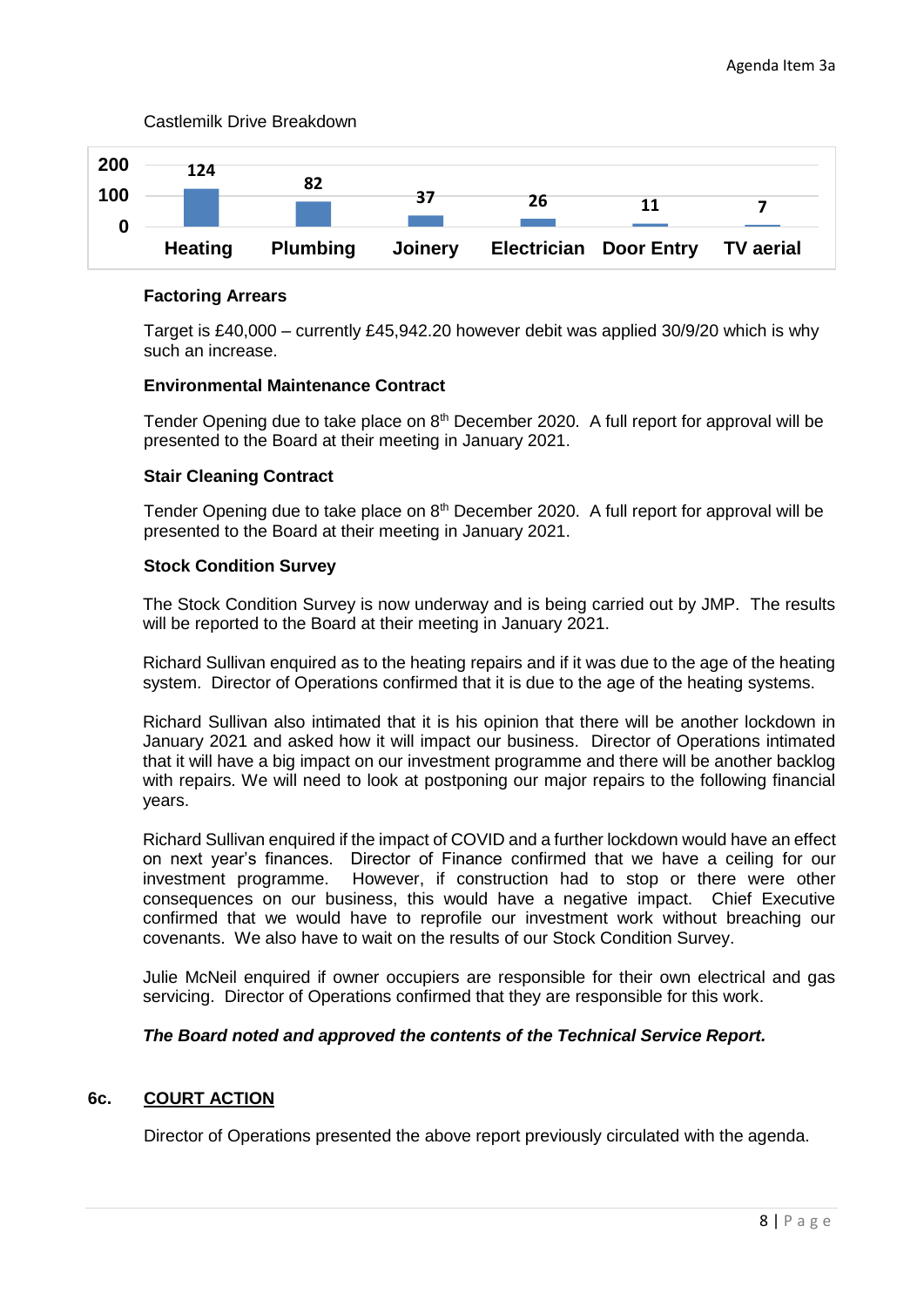George Kelly enquired if the police were involved in the anti-social behaviour case referred to in the report. Director of Operations confirmed that all services were involved and no change had taken place.

Richard Sullivan enquired if the rent arrears case had to go to court and the legislation changes and we can proceed, what impact would the backlog in the court system have on the legal system? Director of Operations confirmed that it takes over 6-8 weeks to go to court. However, it is normally allowed to be continued and cases can continue for a year. There will definitely be a backlog.

Teresa McGowan intimated that she was surprised that there are only three cases being presented to go to court. Director of Operations confirmed that the team are working hard with tenants to try and prevent court proceedings.

*After discussion, the* **Board** *unanimously approved to continue with the necessary action for those who have breached their tenancy agreement, including court action up to and including decree for eviction for recovery or possession, debt outstanding and expenses which, if granted, will result in the repossession of the property.*

# **6d. FORMER OWNER ARREARS AND CREDITS WRITE OFF**

Director of Operations presented the above report previously circulated with the agenda.

Teresa McGowan enquired of there were certain areas that had high arears. Director of Operations confirmed that they are spread over all areas.

Chief Executive intimated that it is hoped that setting up direct debits with tenants may assist with arrears.

#### *After discussion, the Board unanimously to write off the following:-*

- *£1,534.22 in former owner arrears*
- *£365.01 in former owner credits*

# **6e. FORMER TENANT ARREARS WRITE OFF**

Director of Operations presented the above report previously circulated with the agenda.

#### *After discussion, the Board unanimously to write off the following:-*

• *£22,482.33 in former tenant arrears and will continue to pursue £23,652.50 of former tenant arrears*

# **6f. CHARTER BENCHMARKING REPORT**

Director of Operations presented the above report previously circulated with the agenda.

The report outlines the Association's performance against other local Housing Associations.

Kim McKee intimated that she found the information very helpful and it was good to keep it local. It also outlined areas that we should be looking at and where we need to improve.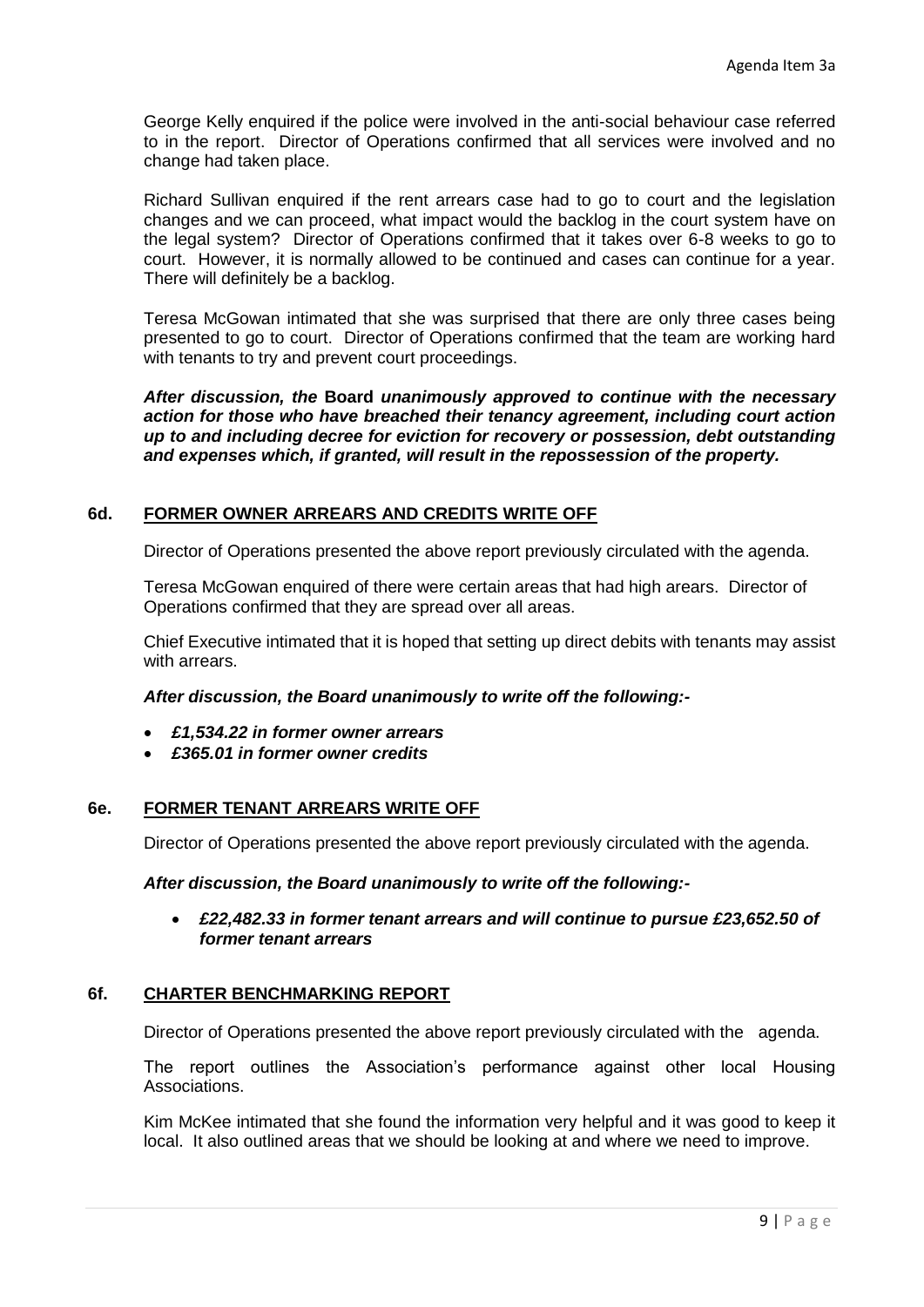Teresa McGowan enquired if Housing Associations set their rent increases at the same time. Director of Operations confirmed that they are set at the same time each year.

## *The Board noted and approved the contents of the Benchmarking report.*

## **6g. EQUALITIES REPORT**

Director of Operations presented the Equalities Report previously circulated with the agenda.

#### *The Board noted and approved the contents of the report.*

## **7. CORRESPONDENCE**

**Email from GWSF re the Forums proposed Manifesto for next year's Scottish Election:**  Any comments to be passed to GWSF by Wednesday 2 December please. Corporate Services Manger to forward email to all Board Members.

## **8. APPLICATIONS FOR MEMBERSHIP**

The Board considered one membership application as outlined by the Corporate Services Manager.

The Board noted the eligibility of the application had been checked.

## *The Board noted and unanimously approved for the member to be added to the Share Membership Register and that the Share Certificate would be issued.*

#### **9. USE OF SEAL**

Use on four occasions.

# **10. ENTITLEMENTS, PAYMENTS & BENEFITS REGISTER**

Nothing to report.

# **11. NOTIFIABLE EVENTS**

The Chief Executive informed the Board that there is one notifiable event at present: -

1. Ongoing operational issues regarding COVID which the SHR have indicated that they would wish to remain live.

With regard to the Rule Change – this has now been closed off.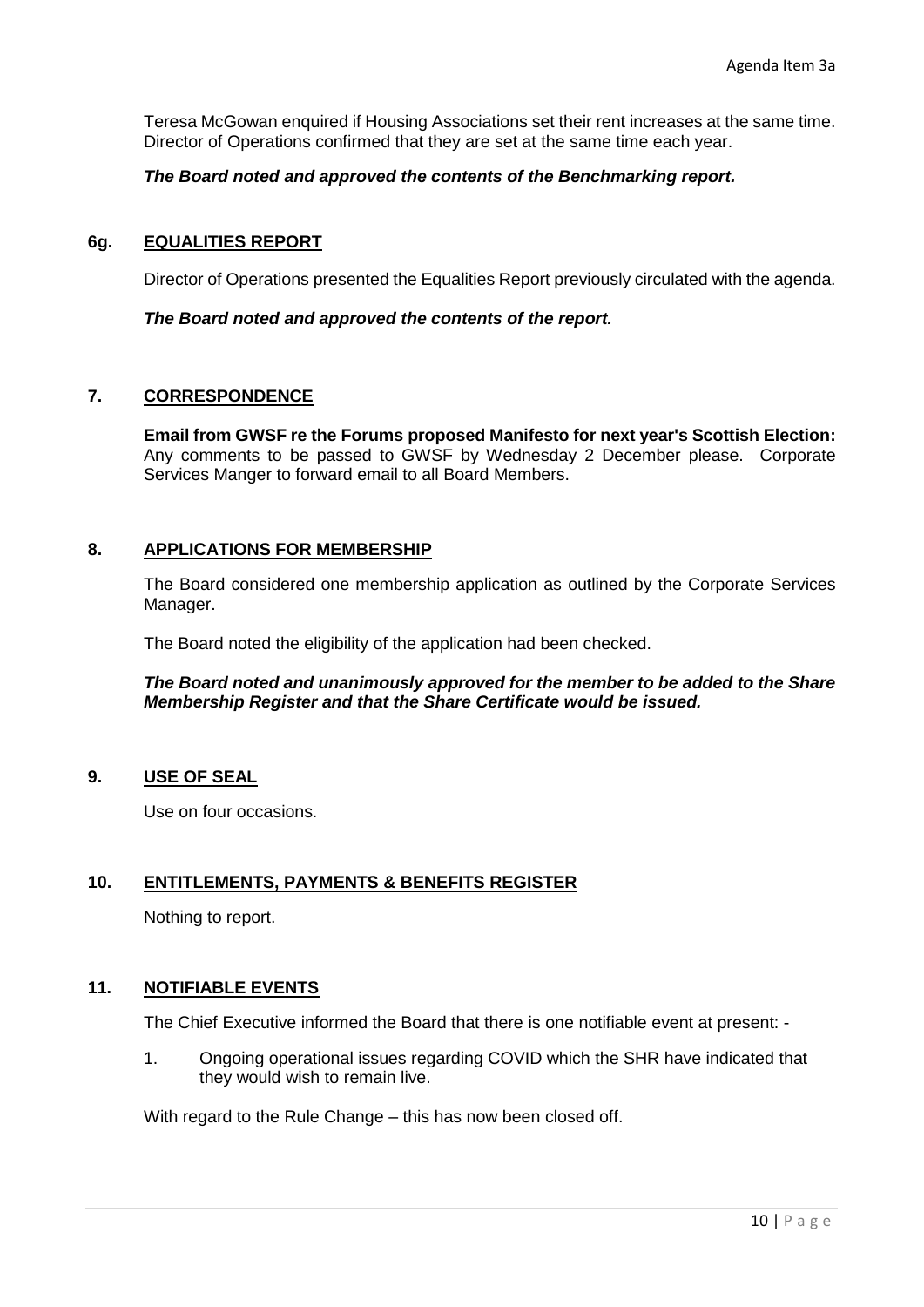## **12. SUBSIDIARY & SUB-COMMITTEE DECISIONS & MINUTES MADE BETWEEN 29TH OCTOBER 2020 – 25TH NOVEMBER 2020**

Chief Executive Officer presented the above report previously circulated.

H&S Committee and Landlord H&S Committee – 16th November 2020

Organisational structure chart to be updated with new staff and staff leaving

H&S Board Member responsibilities – to be signed off by all board members and passed to HSA to insert in manual

Fire Risk Assessment – Action Plan to be drafted with recommendations. Report to be presented to Cassiltoun Trust Board Meeting on 2 December 2020.

H&S Landlord Committee – To meet to in January to review evidence for Audit Visit (Zoom) on 20 January 2021.

# **13. HEALTH & SAFETY/HWL**

H&S: No issues to report. H&S Committee met on 16<sup>th</sup> November 2020.

Teresa McGowan enquired if tenants coming into the office for appointments are offered disposal masks. Corporate Services Manager confirmed that all visitors with appointments are informed to come to the office with a mask. The Chief Executive confirmed that there is a small amount of people coming into the office. She also informed the Board that due to Tier 4 restrictions, some RSLs have told their staff to work from home and have closed their office. Our office remains open under strict restrictions to offer essential services.

*HWL*: Employee Wellbeing Survey has been carried out with staff and the results are being presented to the Staffing Sub Committee at their meeting on 26<sup>th</sup> November 2020. We continue to work through our HWL Gold Award action plan but find it hard to carry out some of the actions due to the COVID restrictions. Next area of action is to send an email re Alcohol Awareness to all staff.

# **14. AOCB**

**Office Bell:** Anna Stuart asked if the bell can be checked as it didn't appear to be working. Corporate Services Manager to check.

# **15. DATE AND TIME OF NEXT MEETING**

Wednesday 16<sup>th</sup> December 2020 at 6.00 pm

There being no further business the meeting concluded at 19:44 pm

Signature: Date: **Chair of Board of Management**